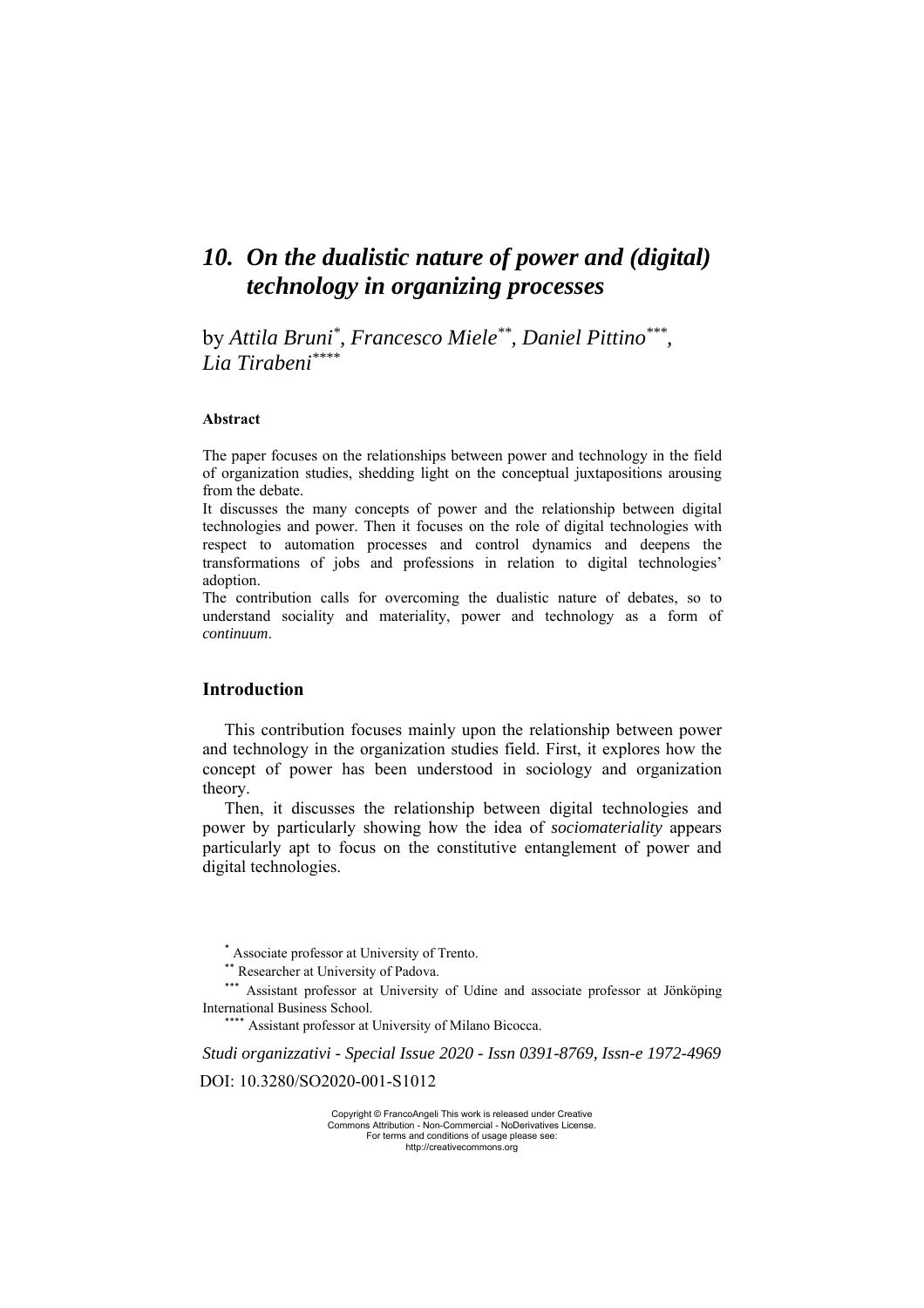Thereafter the focus shifts towards an exploration of the role of digital technologies with respect to automation processes and control dynamics.

Finally, it deepens the transformations in jobs and professions in relation to digital technologies adoption since a central role in the debate on the interplay between digital technology and organizing is occupied by the transforming potential on work tasks, jobs and entire professional fields. Accordingly, it shows a tension between constraining and enabling effects arising from the diffusion of digital technologies.

Our contribution highlights how the above debates tend to be polarized in two main stances: optimist or alarmist, or, according to some authors, modernist or postmodernist and critical. Indeed, as recently pointed out by Meyer, Shaupp and Seibt (2019, p. 2) in relation to the digitalization in industries, the most of contributions are alarmist or techno-optimist, finally missing that there are «more intricate, and often ambiguous dynamics that happen» and must be taken into account.

Our contribution, by calling attention to the dualistic nature of debates, underlines the need to go beyond it. We argue that in such a challenge the *sociomateriality* approach can be of great help.

### **1. The concept(s) of power in organization studies**

Power is an ambiguous concept generally understood as the influence towards a course of action that an agent would not otherwise undertake (Clegg *et al.,* 2006; Weber, 1978). In sociology and organization theory, theories on power may vary considerably. However, drawing on Hatch and Cunliffe (2013), we can make a first distinction between two prevalent approaches: a managerial-oriented, "modernist" stance, and a critical, "postmodernist" one.

From the one hand, modernist theories on power try to explain how power is allocated within organizations with the purpose of formulating normative suggestions for effectively managing it in the political processes.

We can consider, for example, the work of Crozier and Friedberg (1977). They focused on the different sources and expressions of power and identified four sources of power within organizations: skills, relations between the organization and its environment, communication and information, and organizational rules. An individual source of power derives from the margins of freedom he/she enjoys in relation to the others he/she depends on, so that the actor's power is «a function of the size of the zone of uncertainty that the unpredictability of the actor's conduct enables

*208*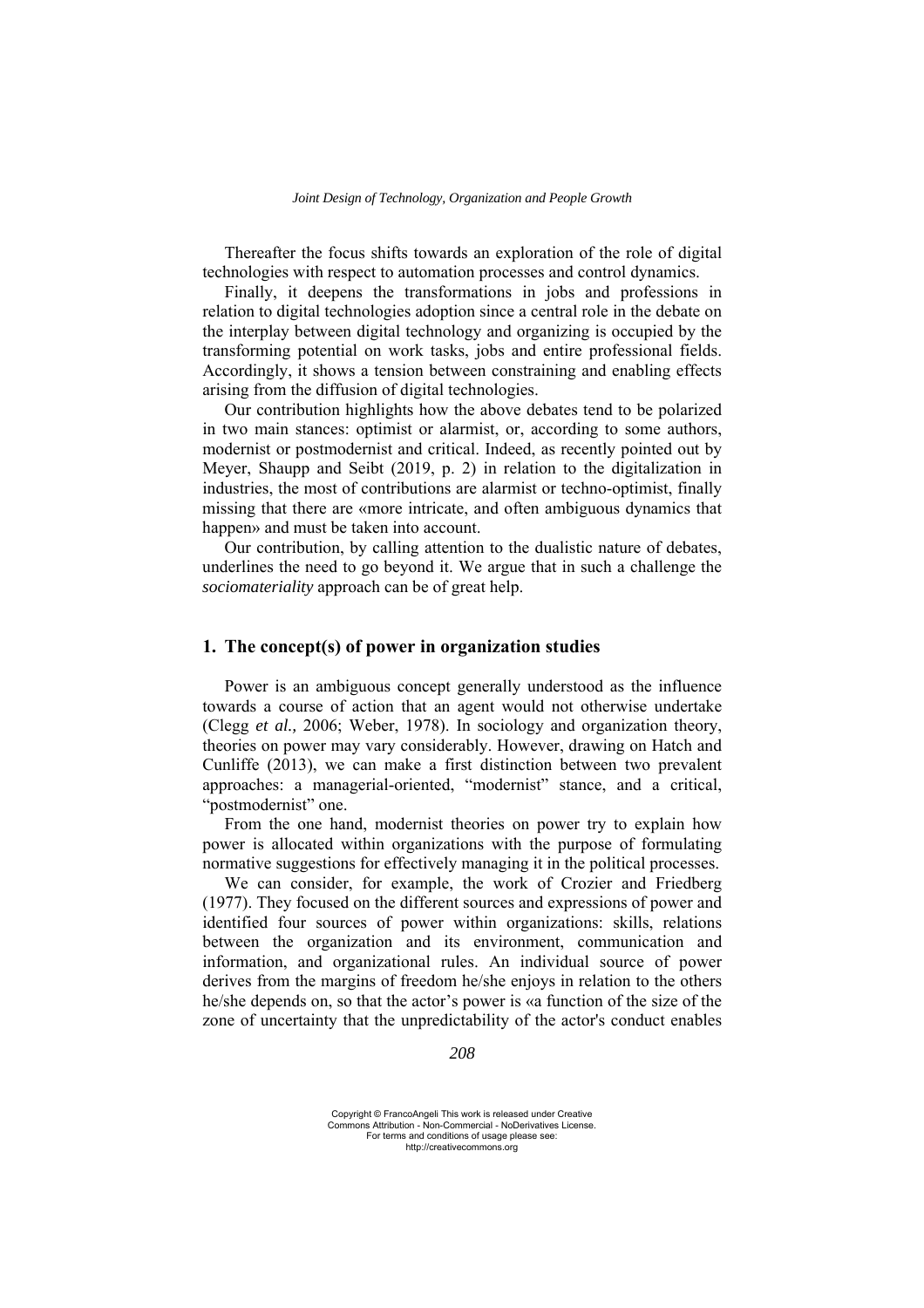him to control vis-a-vis his partners» (Crozier and Friedberg 1977, p. 34). However, the same source of uncertainty can become an important source of power and profoundly influence an organization's functioning or, on the contrary, can remain unused and less useful within another organization that employs the same technology.

In the modernist view, managerial power is not only useful, but rather necessary to control workers as any organization implies and needs control. Accordingly, control processes help to delineate eccentric behaviors and maintain them compliant to the overall rational project of the organization (Tannenbaum, 1968). This view implies a dualistic conceptualization of power which is understood as something only available to the few in order to control the many. In such a view, managers (the few) exert power over the employees (the many) within organizations mainly through the mechanism of rewards and sanctions (Stanton and Stam, 2002).

From the other hand, postmodernist and critical theorists are interested in how power relations become embedded, for instance, in culture, knowledge, language and ideologies. See for example how Czarniawska and Karnas (1991) understand power as a historical concept: power becomes embedded in the so-called cultural context of organizing, namely a historically formed network of organizational and social processes and systems of values and beliefs (Czarniawska, 1986). Recently, other scholars, drawing on the sensemaking literature, suggest that power can be implicated in actors' interpretations of unfamiliar, unexpected and idiosyncratic events and issues (Schildt *et al.*, 2020).

More in general, critical scholars try to set the stage for inclusive, ethical, and humanistic approaches for decision-making processes as opposite to the ideological and rational project promoted by modernist scholars that favor only the élite. Critical scholars insist on the relational aspects of power. In such a perspective, power is seen as generative, relational, and productive; it is a relationship through which the individuals involved exploit their own resources to influence another's actions (Whitson, 2014).

According to a relational understanding, Lukes (1974) firstly advanced the notion of a «third face of power» arguing that the most effective type of power is not one that can be possessed; rather it operates through a subtle shaping of interests. The most "powerful" type of power is one that influences people without their knowing (Plesner and Husted, 2019).

But power is an ambiguous concept, and scholars underline also that it can be conceived not only in negative terms. Clegg *et al*. (2006) note that in organizations power generally owns a negative meaning and implies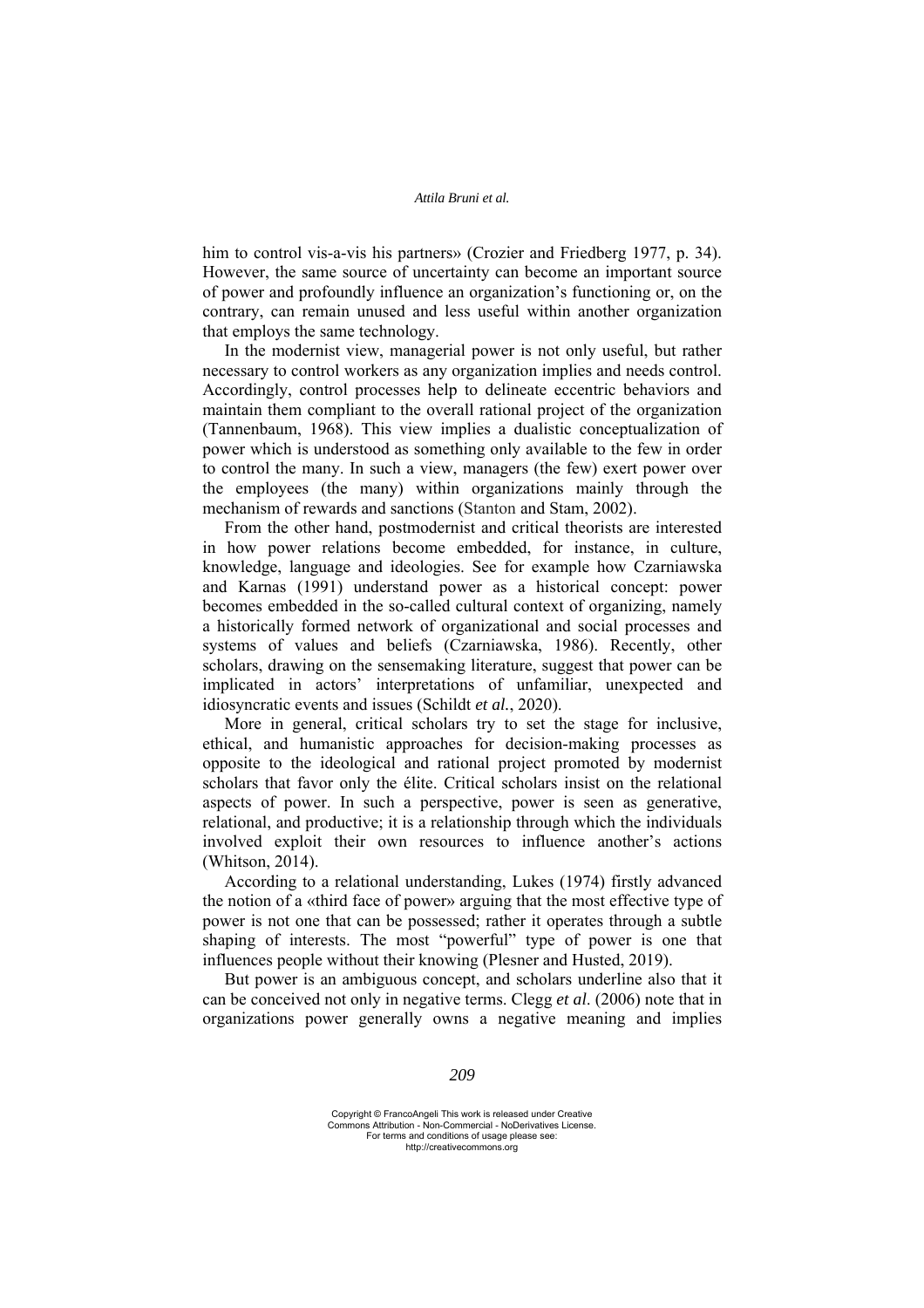coercion and hierarchies, nonetheless it can be a very positive phenomenon. Indeed, power can "empower" because its impact on individuals is not only constraining, but also enabling (Mantere and Vaara, 2008) exactly as the power a teacher has over a student thanks to their role induces compliance that enables the student to learn (Schildt, Mantere and Cornelissen, 2020).

Instead of viewing power as a repressive force, early on Foucault (1977, 1982) conceived power as a productive force that underlies the constitution of knowledge in general. But Foucault (1980) stressed also another crucial, often misunderstood, aspect of power: a shift from the external locus of power to an internal one. He stressed a shift from the concepts of surveillance and control to those of *self*-surveillance and *self*-control due to mechanisms of individual internalization. Accordingly, if within a modernist stance power implies the managerial control over workers, critical approaches stress how control can be self-inducted and take the form of self-discipline. As Mackenzie *et al.* (2020, p. 3) recently highlighted, Foucauldian concepts of power «offer critical viewpoints upon work in neoliberal societies through which individuals are not only targets of power but active in its operation».

Carrying on such ideas further, Zuboff (1988) linked digital technologies, power, and organizing. In Zuboff's view, the informating nature of digital technology can subvert the traditional logic of managerialism since it places knowledge, and thus power, in the hands of workers. In such a frame, managers are forced to find new ways of controlling their employees. As noted by Plesner and Husted (2019, p. 226) «ironically, what makes digital technology so subversive (an excess of data) also provides the grounds for a new type of power that Zuboff refers to as 'panoptic power', the power of surveillance».

# **2. Digital technologies, power and sociomaterial practices**

The debate about the consequences that introducing digital technologies may have on power relations in organizations tends to be polarized in two positions (Meyer, Shaupp, and Seibt, 2019; Tirabeni and Miele, 2020; Nielsen, Andersen and Danziger, 2016): an alarmist and an optimistic one. On one hand, some authors suggest that technology may support the existing distribution of power, as individuals, groups, and organizations that are already advantaged in the political process are able to shape the diffusion, design, and use of new technologies in ways enhancing their established interests (Norris and Reddick, 2013). In this vein, the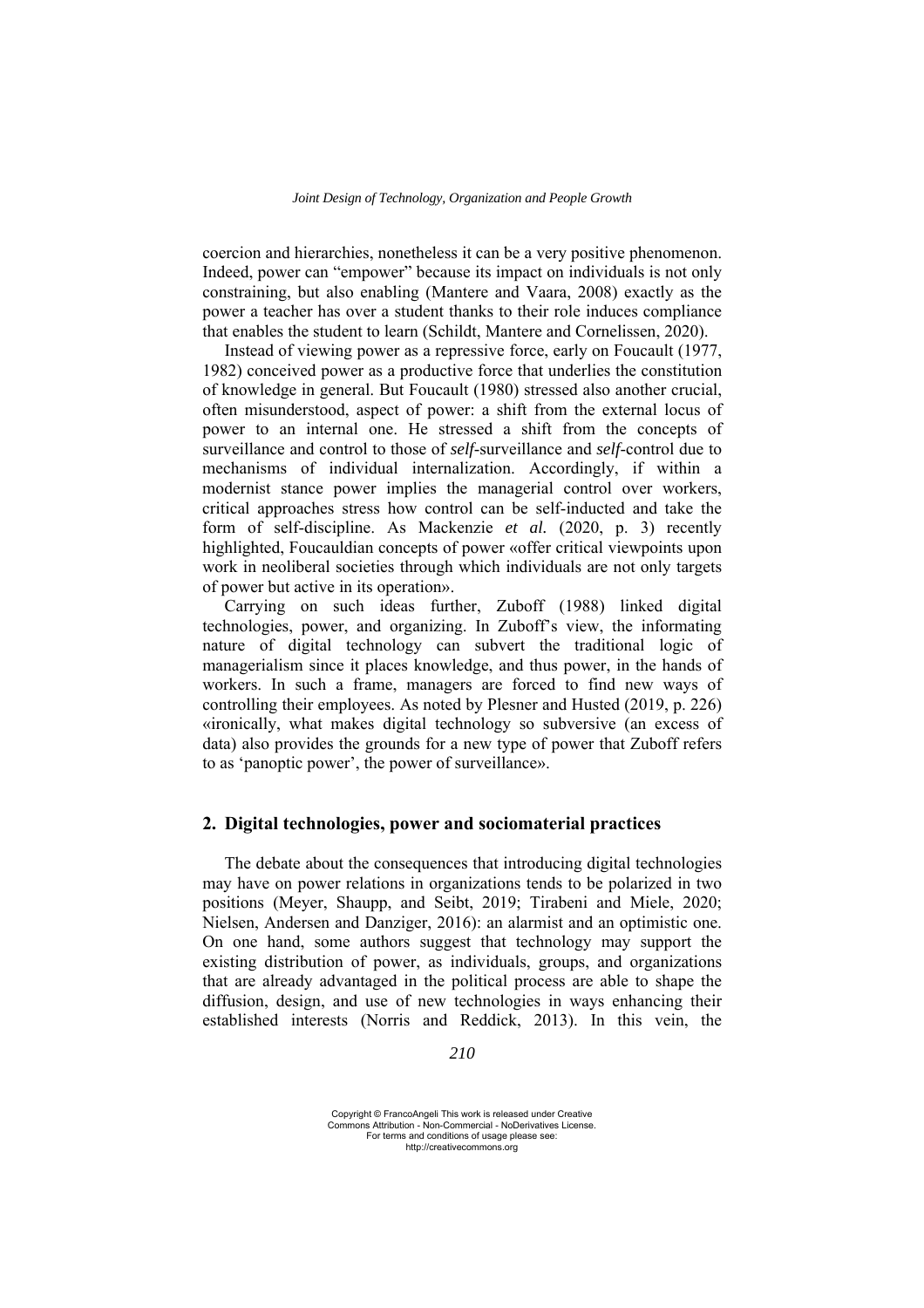introduction of digital technologies in organizations has been seen as a further opportunity for managers to control workers (Nielsen, Andersen and Danziger 2016). On the other hand, scholars suggested that technology may transform pre-existing power relations (Dunleavy *et al.*, 2006) and profoundly change prior power dynamics, reinforcing peer-relations, transforming organisational practices, professional roles and re-allocating responsibilities (Petrakaki, Klecun and Cornford, 2016).

In such a debate, a deterministic view of technology emerges, missing that there are: «more intricate, and often ambiguous, dynamics that happen between total domination and total emancipation» (Meyer, Shaupp and Seibt, 2019, p. 2). In fact, according to a non-deterministic view of technology, power relationships are not imposed by technology; on the contrary, they rely on the ways technology is used, which in their turn may be influenced by various organizational dimensions (e.g. pre-existing cultural backgrounds, information infrastructures, relationships and textures of practices).

Studies adopting a *sociomaterial* perspective (Barad, 2003; Orlikowski, 2007; Orlikowski and Scott, 2008), for example, have emphasized the interplay between digital technologies and human agency as a driver for change in power distribution within several fields, such as journalism (e.g. Plesner and Raviola, 2016) or healthcare (e.g. Introna, Hajies, and Al-Hejin, 2019). At the same time, the way censorship is inscripted within search engines (such as Google) highlights power as the result of a complex *sociomaterial* assemblage.

The concept of *sociomateriality* derives from the work conducted by Karen Barad (2003) on the work of quantum physicists and takes up that of «material-semiotic» already adopted by Donna Haraway (1993) and by Actor-Network Theory (ANT) (Law, 1986; Callon, 1998). At the basis of both concepts is the idea that reality and action are always the result of an assemblage of matter and meaning, or of what Barad (2003) defines as *sociomaterial entanglement*: «there is no social that is not also material and no material that is not also social» (Orlikowski, 2007, p. 1437). Hence, the absence of the hyphen between the word "socio" and "material".

Although there are more "weak" and "strong" interpretations of the concept (Jones, 2014), the idea of *sociomateriality* appears particularly apt to focus on the constitutive entanglement of power and digital technologies (Beverungen *et al.*, 2019). Digital computation "indexes", processes and transforms the world into a set of observations or instructions (Peters, 2016). This is why we need to look at the *sociomaterial* dimension of the practices through which (digital) technologies and (digital) powers are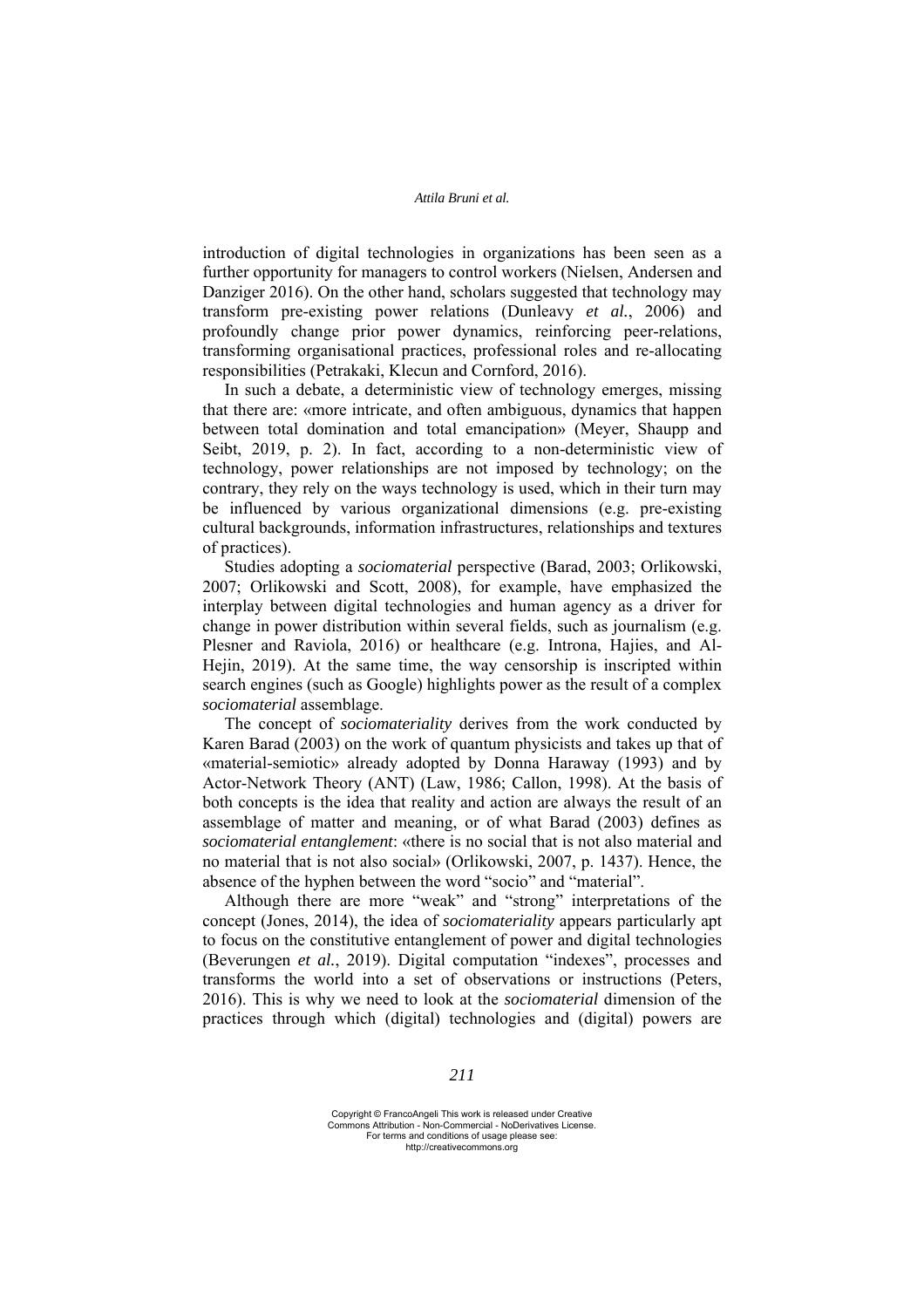actualized. As Leonardi (2013: 70) notes: «Microsoft Excel has many features that do not change across contexts (materiality). But those features do not automatically calculate modal values in a numerical list (material agency) until some user (with social agency) tells that materiality to do so».

Sociality and materiality are constitutive of each other (Law and Mol, 1994): in organizations, strategies are formed based on the ways people use PowerPoint presentations to share information with one another and routines are both made possible and performed through the use of checklists and protocols (Leonardi *et al.*, 2012). Digital technologies, in particular, seem to deploy what Koch (2003) has termed «the power of default»: although in principle digital technologies could be configured by their users in many different ways, actors are likely to take the short cut of using suggested settings and parameters. In this way, a *sociomaterial* assemblage is stabilized, emerging as a "normal" pattern of action.

It should be noted that the recent "hype" for digital media in organization studies has somehow re-proposed the issue of the extent to which we can frame the relationship between users and technologies as a symmetrical one. In the Introduction of the recently published *Oxford Handbook of Media, Technology and Organization Studies*, for example, Beyes, Holt and Pias (2019, p. 2) write: «Contrary to a somewhat hyperactive sociology of socio-material association (or actor-networks), we do not assume that each and every actant is symmetrical footing with any other actant, in a merry dance of agencies. As technology, the object in question organizes or affords a certain process of organizing. It can thus be configured as technological medium that enables and shapes, perhaps even in some ways conditions or determines, organization». Media are seen as *a priori* of organization, in that they «configure (power) relations that are inbuilt into the devices and apparatuses of organizational life» (Beyes *et al.*, 2019: 1).

In this way, the recurring debates regarding the more or less deterministic effects of technologies in organization somehow testifies how technology remains a contested domain in organization studies, whose conceptualization and consequences are still under discussion.

# **3. Digital technologies, automation and control**

Digital technologies can not only re-shape organizational processes, but they can also play a central role in these ones, partially or totally replacing human action. The debate concerning the consequences of automated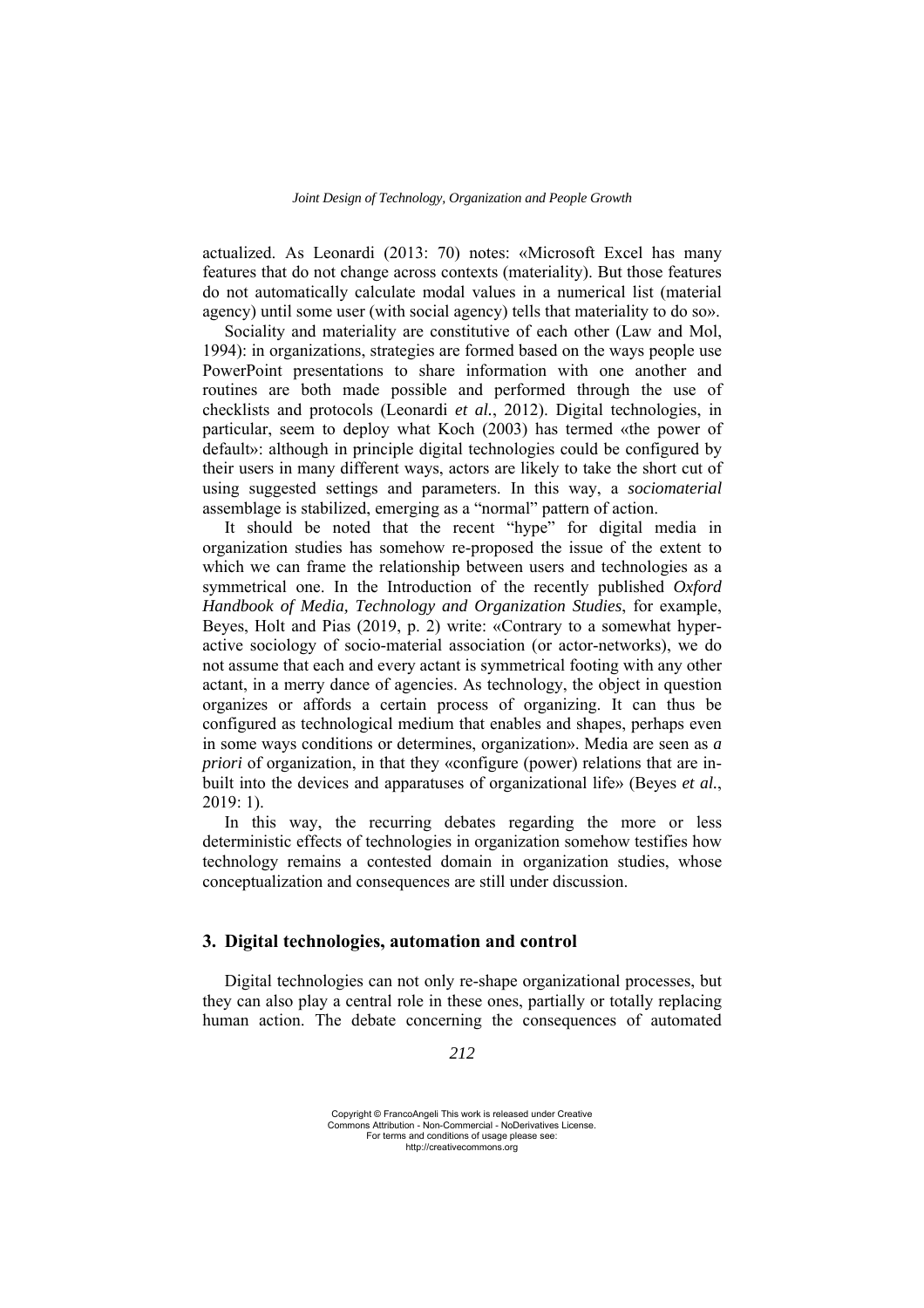production on the working and organizing processes has undoubtedly dominated social sciences since their early start. In particular, over the last three decades, the continuous and massive technological innovation has stimulated the emergence of polarized positions. Jeremy Rifkin, in his wellknown work *The end of work* (1995), predicted a disastrous impact of automation on worldwide unemployment, hoping for a consequent growth of a third sector that would create new jobs with government support. A few years later, among the possible scenarios connected with automation, Ulrich Beck (2001) outlines the so-called "brazilianization" of the western societies, characterized by the reduction of social security and salaries, the increase of social inequalities, the individualization of employment relationships and the intensification of precariousness. In the following years, on the one hand various authors tried to define the macro-effect of automation (e.g. Standing, 2014); on the other hand, organization studies, dialoguing with other research fields such as Science and Technologies Studies (STS) (Bijker *et al.,* 1987/2007), have shaded light on the ways trough which technologies have re-shaped everyday working life. In particular, recently, a great attention has been paid to the role of algorithms in elaborating data and providing feedbacks that influence organizational processes (Kellogg *et al.*, 2020; Giardullo and Miele, *forthcoming*).

The debate about algorithms exemplifies the current focal points in social sciences regarding automation. A first focal point concerns the possibility that algorithms substitute human actors in production processes. If some authors keep an optimistic position underlining that automation, also when it is sustained by artificial intelligence, can produce unemployment only in sectors dominated by manual and unskilled jobs (Autor and Dorn, 2013), others point out that the processes of substitution is much wider (Brynjolfsson and McAfee, 2011). Algorithms can analyze a great amount of data concerning production flows, giving recommendation to workers or taking decisions about the organization of work. These kinds of activities, traditionally carried out by middle management, can be now enacted by new technologies and fully automatized in some of its parts (Delfanti, 2019).

Consequently, a second focal point concerns the influence of automation on control dynamics. Recently, Kellogg, Valentine and Christin (2020), through an extended literature review, delineate six kinds of "algorithmic control". For the authors employers can use algorithms in the following ways: to help direct workers by *restricting* the available courses of actions and by *recommending* some choices rather than others; to evaluate workers by *recording* data concerning working performances and *rating* them*;* and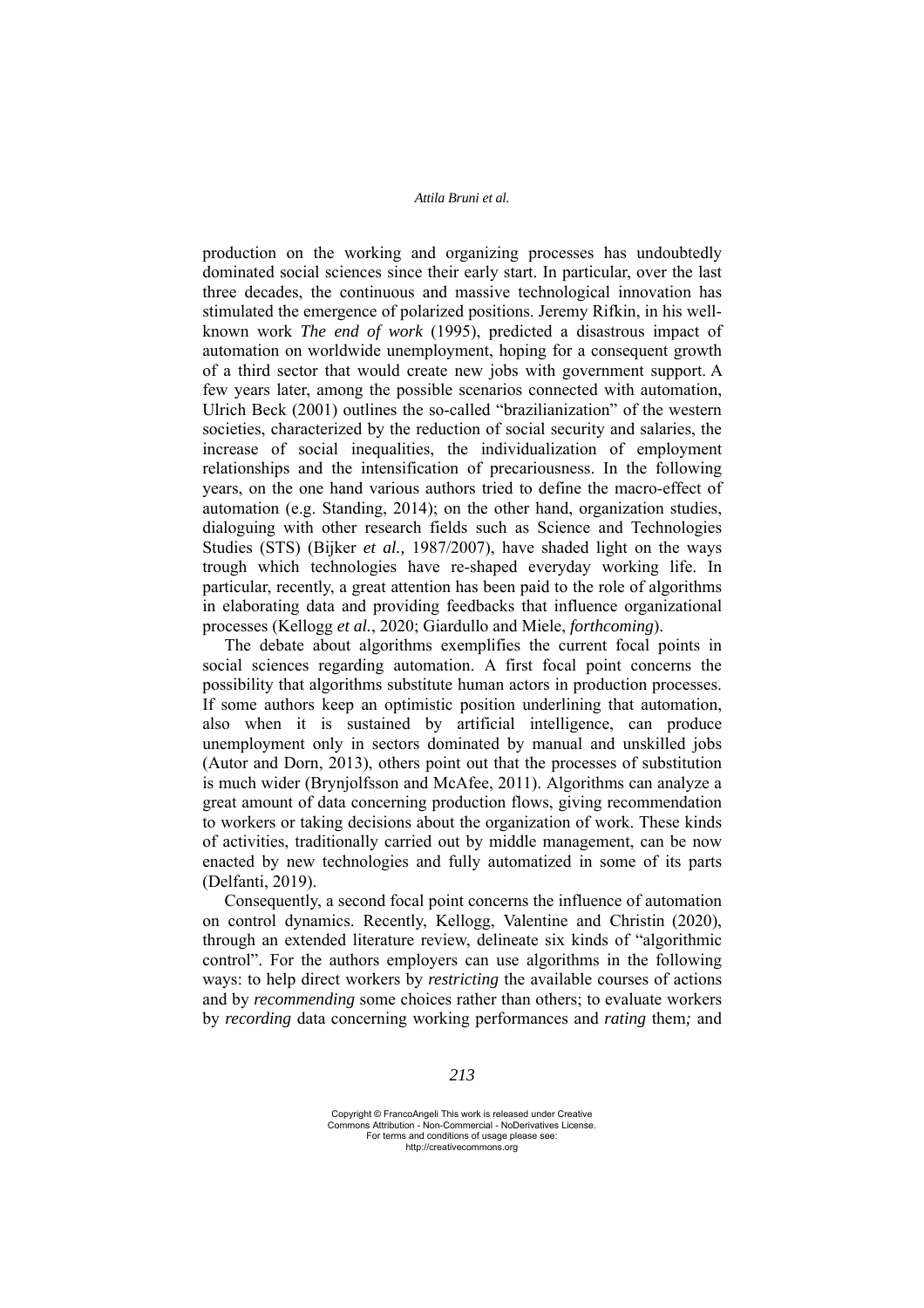to discipline workers by *rewarding* workers or by *replacing* them with other ones.

Among the contributions focused on the relationship between automation and control, some describe the introduction of algorithms in the workplace as a neo-Taylorist trend where working bodies are increasingly regulated through the imposition of productivity standards (Moore and Robinson, 2016). Others, on the contrary, claim that algorithms often gather data about the psychophysical conditions of workers and their daily habits, so to support companies in the creation of organizational rules and standards of productivity more aligned with the "natural" biological temporalities of workers (O'Neill, 2017).

Third, some studies focus on the forms of resistance enacted by workers against the automation processes enabled by algorithms. Akhtar and Moore (2016) underline the importance of trade union for limiting and regulating the diffusion of wearable devices aimed at collecting and analyzing data concerning working performances. Leonardi and colleagues (2020) focuses on resistance practices enacted by food delivery riders against the top-down control exercised by the management through technologies for tracking workers. In this case, technologies act both as devices of control which through algorithms define and monitor the organization of work, and tools which can be used by workers for subverting power dynamics, gathering data useful for labor claims. This topic needs to be investigated further, focusing on the so-called *algoactivism* practices enacted by workers (Kellogg *et al.*, 2020), overcoming the deterministic view of technology in which users are conceived as passive agents. This research direction is relevant to understand how people interact with technologies in unexpected ways, thus reducing the possibility that these devices could become tools for controlling the lives of workers in pervasive ways while at the same time ensuring that the advantages connected with them are protected (Tirabeni and Miele, 2020).

# **4. Digital technologies and the transformations of jobs and professions**

Further narrowing down the focus on the human work, a central role in the debate on the interplay between digital technology and organizing is occupied by the transforming potential on work tasks, jobs and entire professional fields. In general, we observe a tension between constraining and enabling effects arising from the diffusion of digital technologies,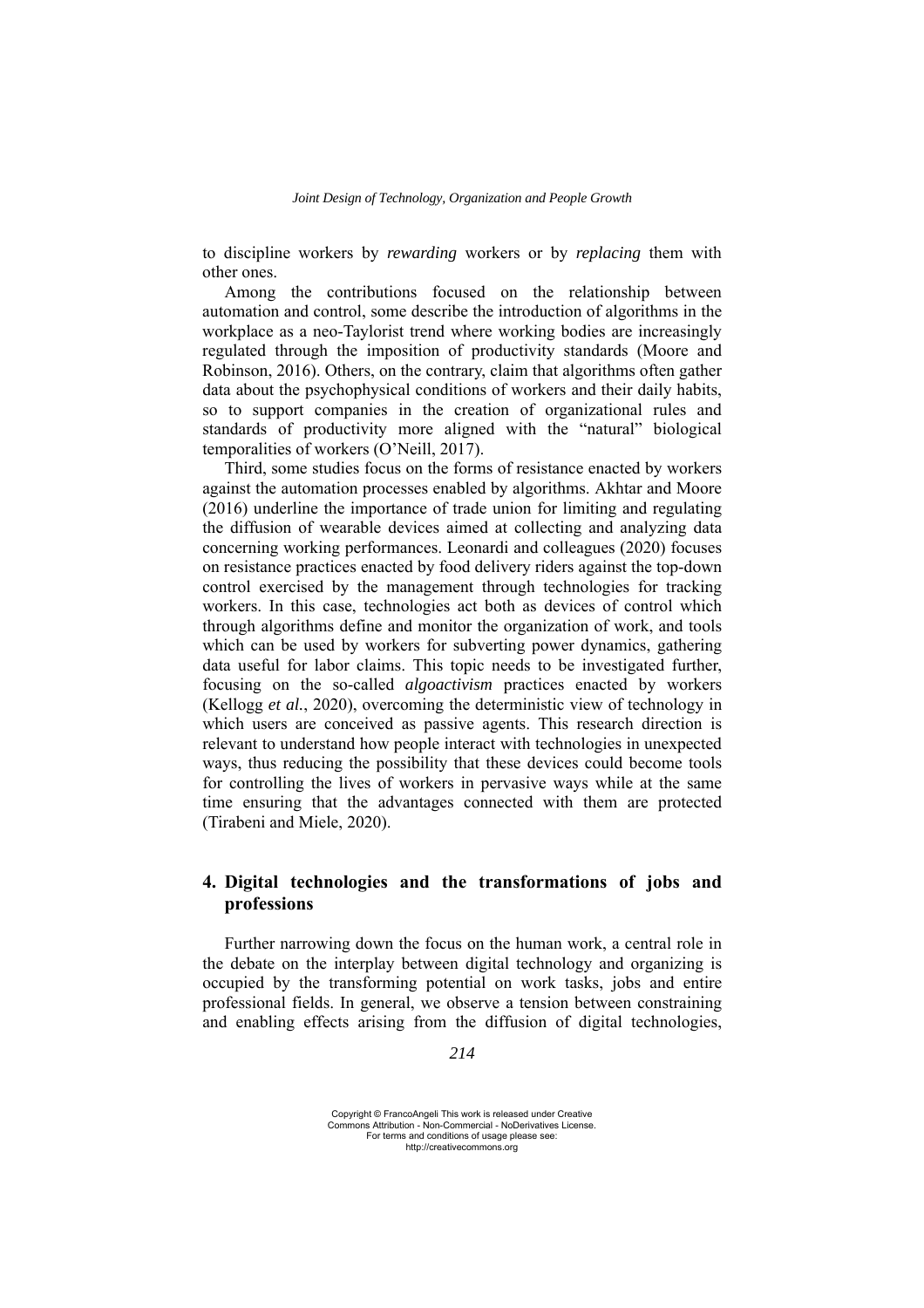otherwise expressed as automation versus augmentation paradox (Raisch and Krakowski, 2020).

As emphasized in the previous section, digitalization in its different expressions has the potential to radically change the conditions for influence, autonomy and engagement in the accomplishment of work tasks. For example, it has been highlighted that technological devices, equipped with artificial intelligence are capable of independent decision-making and formulate judgements, that challenge the autonomy of employees (Blazejevski and Walker, 2018).

Such situations trigger responses from employees which may entail job crafting behaviors. Job crafting refers to «the physical and cognitive changes individuals make in the task or relational boundaries of their work» (Wrzesniewski and Dutton, 2001, p. 179). Thus, employees, instead of been passive recipients of (technology driven) job design have the possibility to alter task content and work setting, to derive different meanings in their jobs (Berg *et al.*, 2010).

In line with the *sociomaterial* perspective, job crafting, in the interplay between digital technologies and organizing, fosters active technology appropriation practices (Orlikowski and Scott, 2008) such as that the use of technology and its implications in job characteristics depend on the interpretations of its users regarding meanings and functionalities attributed to technology (Blazejevski and Walker, 2018; Orlikowski, 2000). This means also that a digital technology that is used as an enabling tool in one setting, can be used as a control function in another (Mauléon, 2017; Mauléon and Spante, 2016). What creates transparency and/or open flow of information (Beyes and Pias, 2018) can equally facilitate information manipulation and distortion (Franco-Santos and Otley, 2018). This "malleable" core of digital technologies in organizing supports the wellknown argument that workers' participation and know-how are necessary conditions for the effective design and introduction of technologies in organizations (Ciborra and Lanzara, 1988).

Across the functional boundaries of jobs and organizations, digital technologies interact also with the features of professional fields and expertise (e.g. Stein *et al.*, 2019). As proposed by Plesner and Raviola (2016), technology and humans (along with other elements) co-create the processes of reorganization of professions. For example, Plesner and Raviola (2016) studying the journalist profession, observe that increasing digitalization of news work does not seem to make a particular group or individual more powerful, but rather reallocate the power across a constellation of people, objects and relationships, stabilized around certain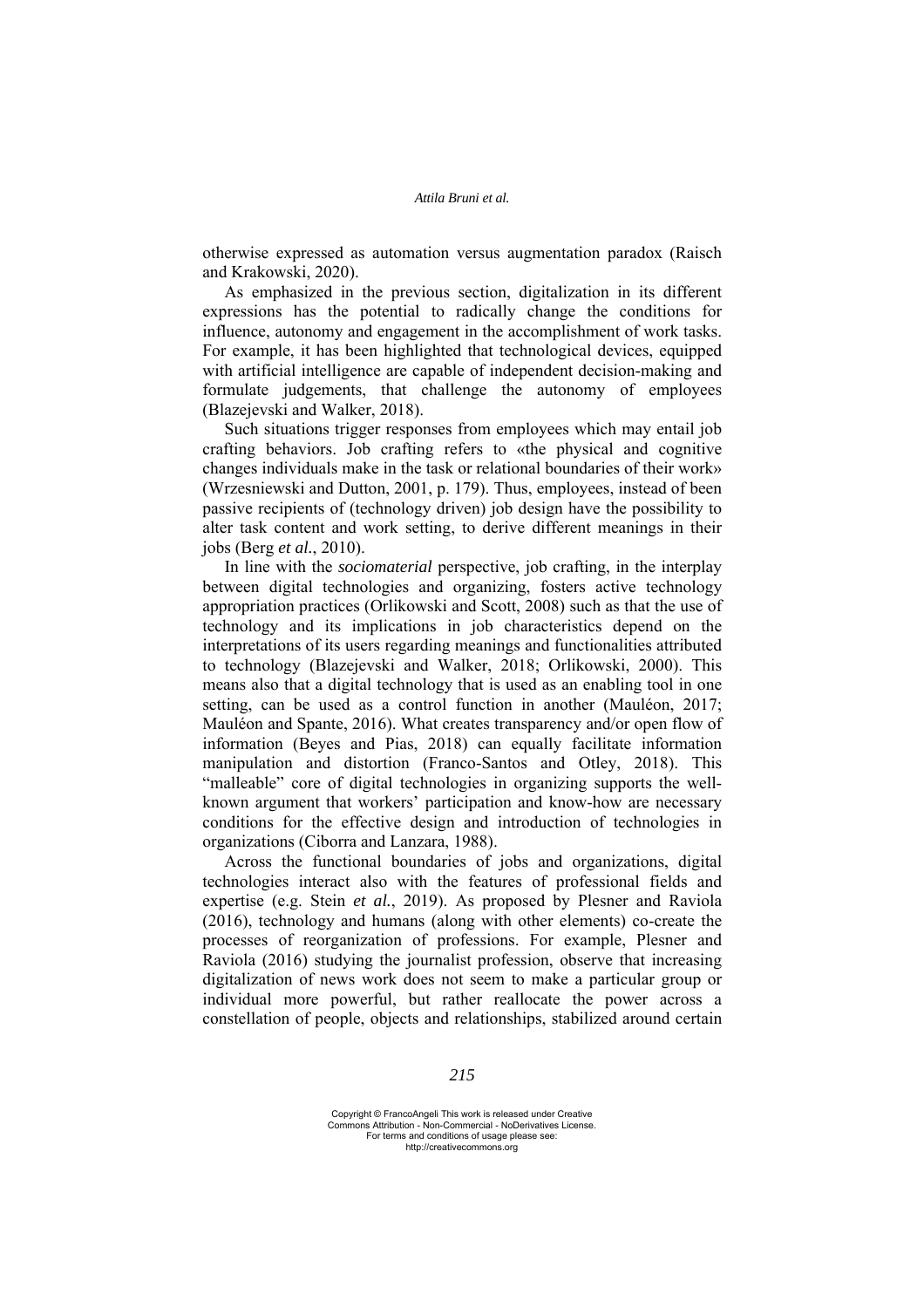technical devices. On the other hand, Beane (2019), observing the surgical practice, conclude that, due to the diffusion of robots and intelligent machines, experts are increasingly distanced from their work, and the opportunities of training on the job and the related apprenticeship relationships that are typical of many professions are changing or disappearing.

Overall, since a profession can be seen as a «sociomaterial network» (Law, 1992), digital technologies definitely fosters a change in key features and concepts of professional work and expertise. This, in turn, promotes a redistribution of power into new configurations of professional communities.

## **Concluding remarks**

For many years, the debate about power and digital technologies has been characterized by a polarization between domination and emancipation (see Meyer *et al.*, 2019). Both positions are marked by a deterministic view, in which the intrinsic properties and functionalities of technologies are seen as drivers of sociocultural changes in the workplace (Leonardi and Jackson, 2004), and workers only have space for deciding whether to accept or refuse them.

The utopian and dystopian scenarios about power relations and technological change are certainly fascinating and have become part of the collective imaginary but, at the same time, they reduce the complexities and ambiguities of the phenomenon at stake.

If, on the one hand, it is evident that digital technologies have been often designed and used for achieving specific goals and interests, on the other hand various studies show that the interplay between technology and organizing processes has often unpredictable outcomes. In this scenario, the attempts of consolidating power asymmetries through the design and adoption of new technologies are often mitigated and/or hindered by appropriation dynamics highly influenced by different dimensions (such as organizational and professional cultures, users' interests and needs, preexisting organizational practices and routines).

In their enactment, technologies become the *situ* where a continuous dialogue between control and resistance, domination and emancipation, constriction and enablement takes place. Overcoming a dualistic approach could be of help in understanding these dichotomies in terms of a *continuum*, so as for the relationship between power and technology.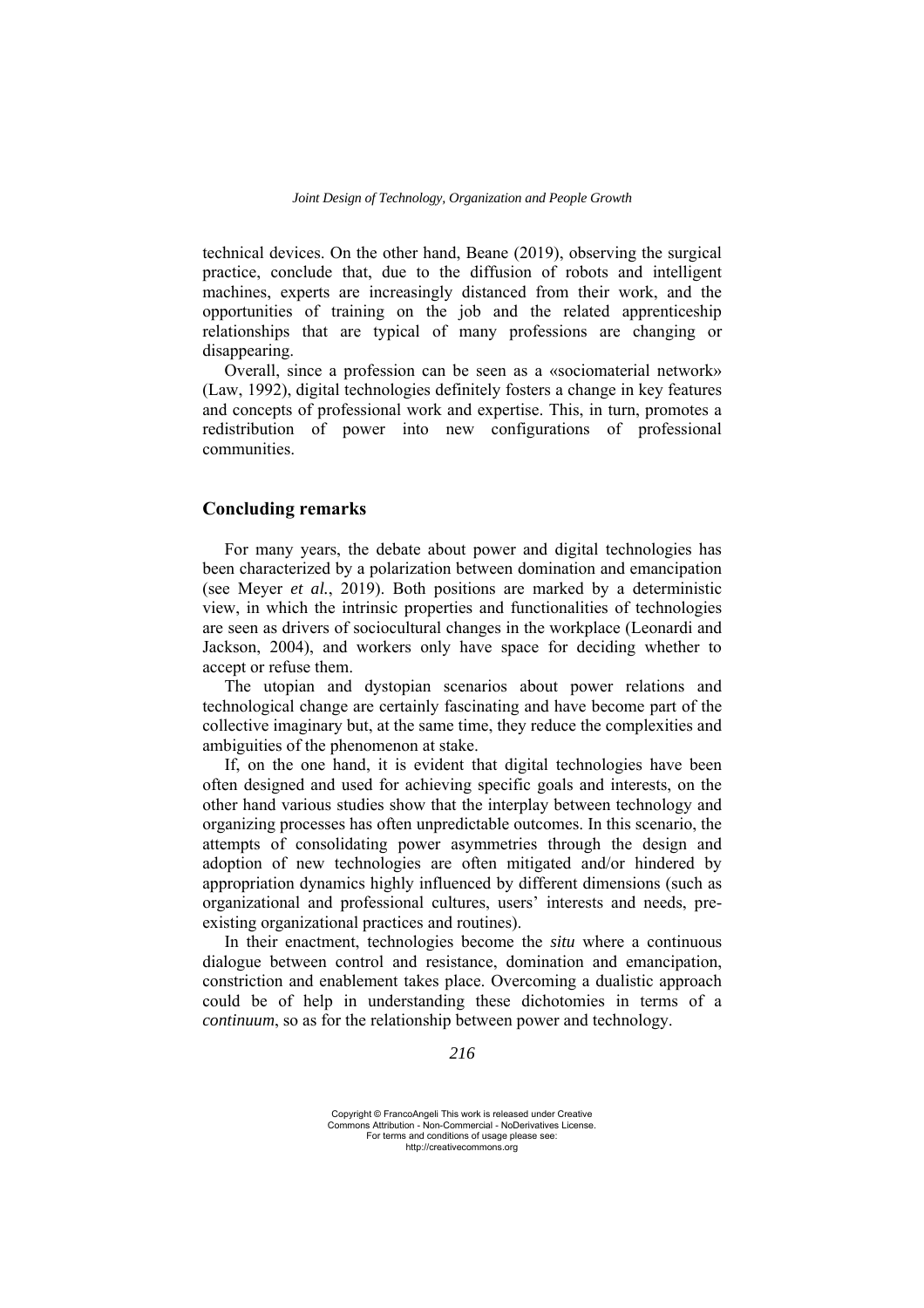#### **References**

- Autor D.H., Dorn D. (2013). "The Growth of Low-skill Service Jobs and the Polarization of the US Labor Market". *American Economic Review,* 103(5): 1553-97.
- Beane M. (2019). "Learning to Work with Intelligent Machines". *Harvard Business Review*, 97(5): 140-148.
- Beck U. (2000). *The Brave New World of Work*. Cambridge: Polity Press.
- Beverungen A., Beyes T., Conrad L. (2019). "The Organizational Powers of (Digital) Media", *Organization,* 26(5): 621-635.
- Beyes T., Pias C. (2018). Secrecy, Transparency and Non-knowledge. In: Bernard A., Koch M., Leeker M. (eds.). *Non-Knowledge and Digital Cultures*. Luneburg: Meson Press.
- Blazejewski S.,Walker E.M. (2018). "Digitalization in Retail Work: Coping With Stress Through Job Crafting", *Management Revue*, 29(1): 79-100.
- Brynjolfsson E. and McAfee A. (2011), *Race Against the Machine: How the Digital Revolution is Accelerating Innovation, Driving Productivity, and Irreversibly Transforming Employment and the Economy*. Lexington (MA): Digital Frontier Press.
- Butera F. (2015). Automation. In: Wright J. (ed.). *International Encyclopedia of Social and Behavioral Sciences,* 2nd edition, Oxford Elsevier.
- Butera, F., Koehler E., Di Martino V. (1989). *Technological Development and the Improvement of Living and Working Conditions*. London and Bruxelles: Kogan Page & EEC Official Publications.
- Ciborra U. C., Lanzara G. F. (1988). "Designing New Systems in Action". Paper presented at the Conference Joint Design of Technology Organization and People Growth, Venice, October 12-14, republished in this book (Capter 4).
- Clegg S., Courpasson D., Phillips N. (2006). *Power and Organizations*. London: SAGE Publications.
- Crozier M., Friedberg E. (1977). *L'acteur et le système*. Paris: Editions du Seuil.
- Czarniawska B. (1986) "The Management of Meaning in The Polish Crisis". *Journal of Management Studies*, pp. 313-331.
- Czarniawska B., Kranas, G. (1991). "Power in the Eyes of the Innocent (Students talk on power in organizations)". *Scandinavian Journal of Management*, 7(1): 41-60.
- Delfanti A. (2019). "Machinic Dispossession and Augmented Despotism: Digital Work in an Amazon Warehouse". *New Media & Society*, 1-7, online first December 2, 2019.
- Foucault M. (1977). *Discipline and Punish: The Birth of the Prison*. New York: Pantheon.
- Foucault M. (1980). *Power/Knowledge: Selected Interviews and Other Writings by Michel Foucault, 1972-77*. New York: Pantheon.
- Foucault M. (1982). "The Subject and Power". *Critical Inquiry*, 8(4): 777-795.
- Franco-Santos M., Otely D. (2018). "Reviewing and Theorizing the Unintended Consequences of Performance Management Systems". *International Journal of Management Review*, 20(3).
- Giardullo P., Miele F. (*forthcoming*) "L'organizzazione algoritmica: tecnologia, performance e automazione. In: Marini D., Setiffi F. (eds.). *La Grammatica del 4.0. Società ed economia nei processi di digitalizzazione*. Milano: Guerini.
- Hatch M.J., Cunliffe A.L. (2013). *Organization Theory: Modern, Symbolic and Postmodern Perspectives*. Oxford: Oxford University Press.
- Introna L.D., Hayes N., Al-Hejin Z. (2019). "The Negotiated Order and Electronic Patient Records: A Sociomaterial Perspective". *Journal of Information Technology*, 34(4): 333- 349.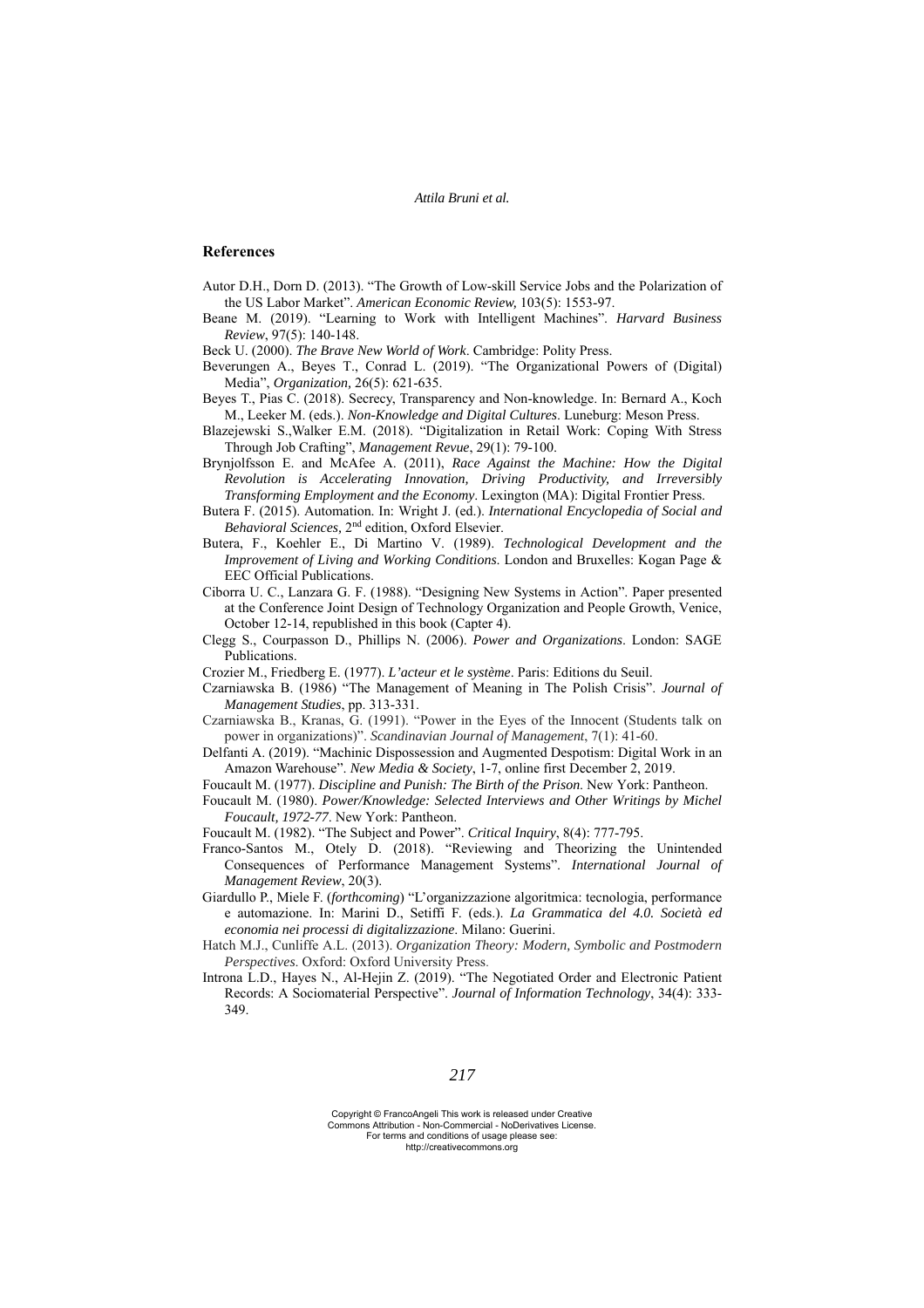- Irani L. (2015). "Difference and Dependence among Digital Workers: The Case of Amazon Mechanical Turk". *South Atlantic Quarterly*, 114(1): 225-234.
- Kellogg K.C., Valentine M.A. and Christin A. (2020). "Algorithms at Work: The New Contested Terrain of Control". *Academy of Management Annal*s, 14(1): 366-410.
- Leonardi P.M., Jackson M.H. (2004). "Technological Determinism and Discursive Closure in Organizational Mergers". *Journal of Organizational Change Management*, 17(6): 615-631.
- Leonardi D., Murgia A., Armano E. (2020). Piattaforme digitali e forme di resistenza della soggettività precaria: un'inchiesta sul lavoro gratuito e la mobilitazione dei riders di Foodora a Torino. In: Armano E. (ed.). *Pratiche di inchiesta e conricerca oggi*. Verona: Ombre Corte.
- Lukes S. (1974). *Power: A radical view*. London: Macmillan.
- Mackenzie E., McGovern T., Small A., Hicks C., Scurry T. (2020). "Are They Out to Get Us? Power and the 'Recognition' of the Subject Through a 'Lean' Work Regime". *Organization Studies*, 0170840620912708, online first.
- Mantere S., Vaara E. (2008). "On the Problem of Participation in Strategy: A Critical Discursive Perspective". *Organization Science*, 19: 341-358.
- Mauléon C. (2017). "Risky Business or Support? And for Who? Investigating the Enactment of Digital Management Control Systems in Swedish Primary Schools", 26<sup>th</sup> Annual Conference/Meeting of the Society for Risk Analysis – Europe (SRA-E), Lisbon, June 19-21.
- Mauléon C., Spante M. (2016). "On the Intended and Unintended Consequences of the Enactment of Digital Management Control Systems in Swedish Schools". IFIP WG 8.2 Working Conference, December 9-10, Dublin, Ireland.
- Means A.J. (2017). "Education for a Post-Work Future: Automation, Precarity, and Stagnation". *Knowledge Cultures*, 5(1): 21-40.
- Meyer U., Shaupp S., Seibt D. (2019), *Digitalization in Industry: Between Domination and Emancipation*. London and New York: Palgrave.
- Moore P., Robinson A. (2016). "The Quantified Self: What Counts in the Neoliberal Workplace". *New Media & Society*, 18(11): 2774-2792.
- Nielsen J.A., Andersen K.N., Danziger J.N. (2016). "The Power Reinforcement Framework Revisited: Mobile Technology and Management Control in Home Care". *Information. Communication & Society*, 19(2): 160-177.
- Norris D.F., Reddick C.G. (2013) "Local e-Government in the United States: Transformation or Incremental Change?" *Public Administration Review,* 73(1): 165-175.
- O'Neill C. (2017). "Taylorism, the European Science of Work, and the Quantified Self at Work". *Science, Technology, & Human Values*, 42(4): 600-621.
- Orlikowski W.J. (2000). "Using Technology and Constituting Structures: A Practice Lens for Studying Technology in Organizations". *Organization Science*, 11(4): 404-428.
- Orlikowski W.J., Scott S.V. (2008). "Sociomateriality: Challenging the Separation of Technology, Work and Organization". *The Academy of Management Annals*, 2(1): 433- 474.
- Petrakak, D., Klecun E., Cornford T. (2016). "Changes in Healthcare Professional Work Afforded by Technology: the Introduction of a National Electronic Patient Record in an English Hospital". *Organization*, 23(2): 206-226.
- Plesner U., Raviola E. (2016). "Digital Technologies and a Changing Profession". *Journal of Organizational Change Management*, 29(7): 1044-1065.
- Plesner U., Husted E. (2019). *Digital Organizing*. London: Red Globe Press.
- Rifkin J. (1995). *The End of Work*. New York: Putnam.

*218*